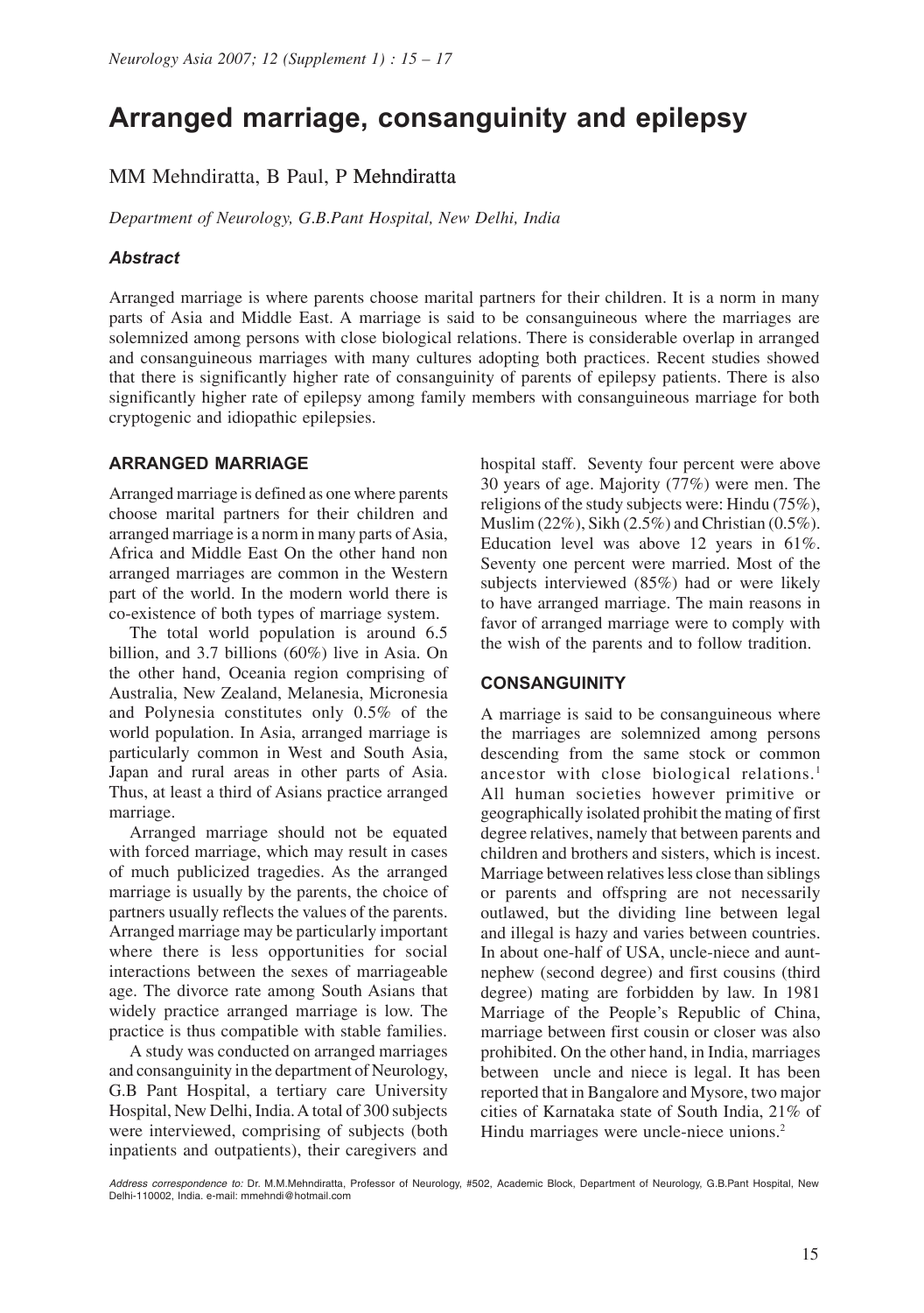Consanguineous marriage is particularly prevalent in Middle East, Pakistan, Muslims in India, Hindus in South India, Bangladesh and Sri Lanka, accounted for close to 50% of marriage in parts of Saudi Arabia and Pakistan.3 It is also said to be common in parts of Japan accounting for 4% of marriages in an all-Japan survey.<sup>4</sup> In China, it is prevalent in some minority populations such as Tajik and Uzbek in Xinjiang. It is also prevalent among the Middle Eastern, Indian and Pakistan diasporas in Europe and North America.3

The preference to consanguineous marriage has been attributed to traditions, maintenance of family structure and property, strengthening of family ties, financial advantages relating to dowry, closer relationship between the wife and the in-laws, greater social compatibility, greater marriage stability and durability. Higher rates of consanguineous marriage have been associated with low socioeconomic status, illiteracy, and rural residence.3

A hospital based study from Pakistan showed high prevalence of consanguineous marriage among the population. The preference for consanguineous marriage is reflected in the quotation, "in arranged marriage", "it is healthy to marry within the family". Constrains of religion, status, caste, family differences and the fear of incompatibility were among the reasons quoted as difficulties in finding a mate outside the family. Security of knowing the mate in the family, culture and religion, and having more information about the mate before marriage were quoted as reasons for the continued popularity of consanguineous marriages in Pakistani population.<sup>1,5,6</sup>

## **RISK OF EPILEPSY AND OTHER DISEASES IN CONSANGUINEOUS MARRIAGE**

The detrimental health effects associated with consanguinity are caused by the expression of recessive genes inherited from a common ancestor(s). This probably applies to rare single gene conditions as well as to multigene disorders with multifactorial inheritance.

Recent study in the State of Qatar showed rate of consanguineous marriage was 54% with confidence limits of 52.3 – 55.7%. Bronchial asthma, mental retardation, epilepsy and diabetes were significantly more common in offspring of the consanguineous than non- consanguineous couples.7 Evaluation of stroke in children at King Khalid University Hospital, Saudi Arabia showed that children with recurrent strokes were significantly more likely to be the product of consanguineous marriages  $(P=0.04)^8$ 

In unrelated mating the probability of producing a child with a serious birth defect or mental retardation is 3 - 4 %. This figure doubles in first cousin mating and trebles in uncle - niece and aunt - nephew marriage. A recent review reported an increase in incidence of birth defects for first cousin progeny of 0.7 to 7.5% as compared to non-consanguineous couples, with the higher values recorded in more recent studies.<sup>9</sup>

As for risk of epilepsy from consanguinity, a study was done in Iran on 181 children and adolescents up to the age of 18 years with epilepsy over a 6 months period. The percentage of consanguinity in parents of the epilepsy patients was significantly higher in comparison to the general population (OR 2.6, 95% CI: 1.9- 3.5, P<0.0001), indicating that consanguinity as a risk factor for epilepsy. Overall, 33.7% were first cousins, (OR 2.26), and 20.7% were second cousins  $(OR\ 3.5).^{10}$  Ramasundrum and Tan studied 316 epilepsy sufferers of Indian origin in Malaysia and showed that 29.5% of them had a parental consanguineous marriage. For the idiopathic and cryptogenic groups, there was a significantly higher rate of epilepsy among family members with consanguineous as compared to non-consanguineous parental marriage (Idiopathic epilepsy, RR=2.5, 95% CI 1.2-5.2, p=0.02; Cryptogenic epilepsy, RR=3.0, 95% CI 1.8-5.1, p<0.001). In the idiopathic epilepsy group, the rate of epilepsy among siblings of probands was significantly higher with parental consanguineous marriage (RR=5.3, 95% CI: 1.8-15.3, p=0.001). In the cryptogenic epilepsy group, the rate of epilepsy was significantly higher both in siblings (RR=2.4, 95% CI: 1.4-4.9, p=0.04) and their children (RR=8.5, 95% CI: 2.5-28.8, p<0.001).<sup>11</sup>

# **PREVENTIVE MEASURES**

There appear to be overlap between the practice of arranged marriage and consanguineous marriage with many cultures adopting both practices. For societies where the sexes of marriageable age are allowed to mix freely, practice of arranged marriage is a pre-requisite for consanguineous union. There are also societies that practice arranged marriages without adopting the practice of consanguineous union. In the study on arranged marriage and consanguinity in G.B Pant Hospital, New Delhi, mentioned above, whereas 85% of those interviewed had or were likely to have arranged marriage, only 10 subjects (4%) had consanguineous marriage, out of which 9 were Muslims and one was a Hindu.